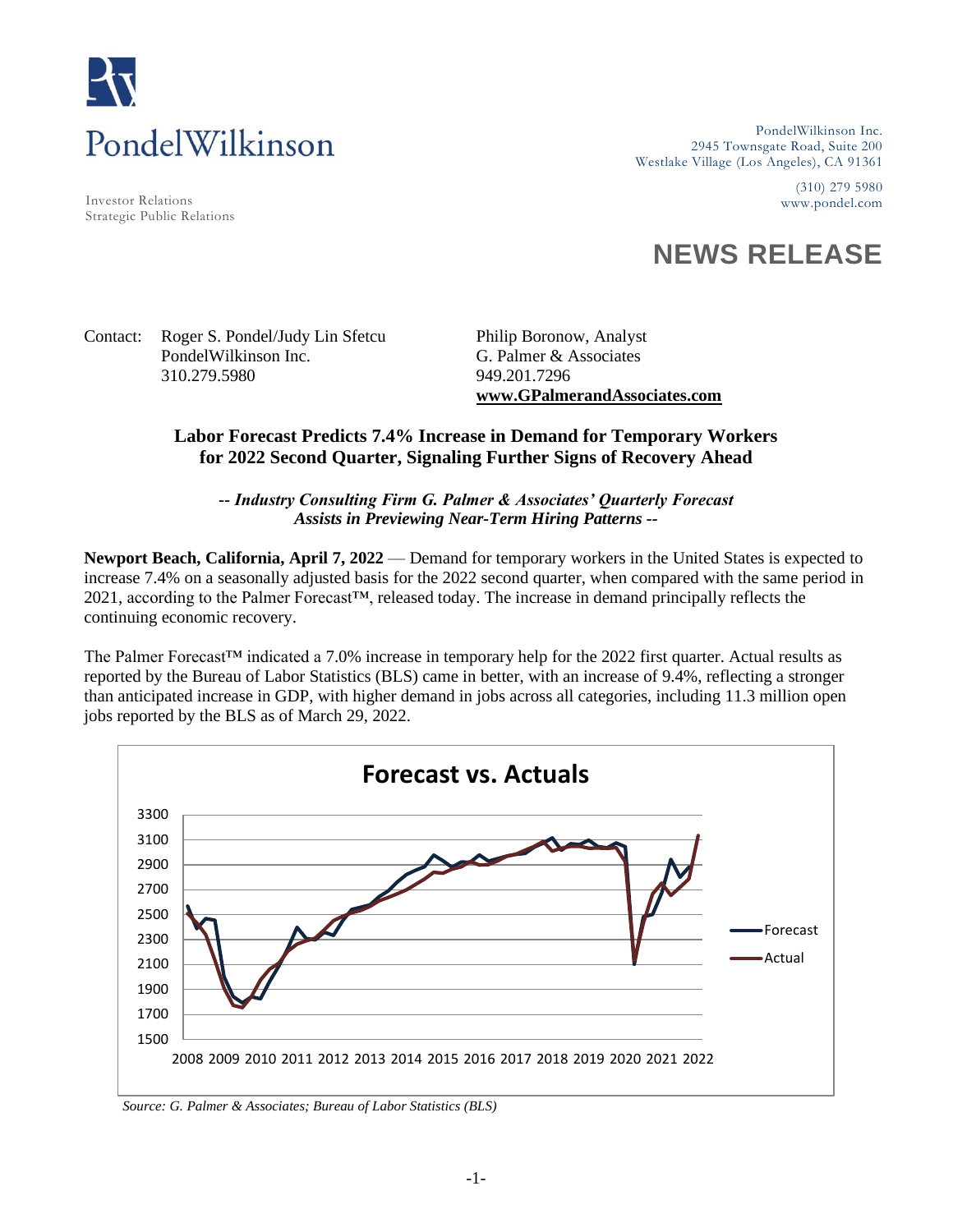

*Source: Bureau of Labor Statistics (BLS)*

The BLS reported that temp help jobs increased by 4,900 in March, equal to 9.0% year-over-year. There was a solid rebound in temp help jobs in 2021, with a total of 302,800 added for the year and 25,200 average per month. According to the BLS, 201,000 temp jobs were lost in 2020, or an average job loss of 16,700 per month. The BLS also reported 27,000 temp help jobs were lost in 2019, an average of 2,200 fewer jobs per month. In 2018, more than 99,000 temp help jobs were added versus 2017, an average of 8,200 per month. Additionally, 96,000 temp jobs were added in 2017 over 2016.

The Labor Department reported that nonfarm payroll employment increased by 431,000 jobs in March 2022, in line with consensus estimate increases of 477,000 jobs. For the 2022 first quarter, there were 1.7 million nonfarm jobs added, averaging of 562,000 per month, up 4.5% on a year-over-year basis. For 2021, nonfarm employment was up by 6.4 million jobs, compared with 2020. To put this in perspective, there were 9.4 million jobs lost in 2020, and 2.1 million total jobs added for 2019. For 2018, a total of 2.6 million new jobs were created, versus 2.1 million new jobs in 2017 and 2.2 million new jobs in 2016.

The key categories of jobs created are as follows:

- **Private Sector: +426,000**
- **Total Non Farm: +431,000**
- **Leisure and Hospitality: +112,000**
- **Professional and Business Services: +102,000**
- **Education and Health Services: +53,000**
- **Manufacturing: +38,000**
- **Construction: +19,000**
- **Government Sector: +5,000**
- **Temp Help: +4,900**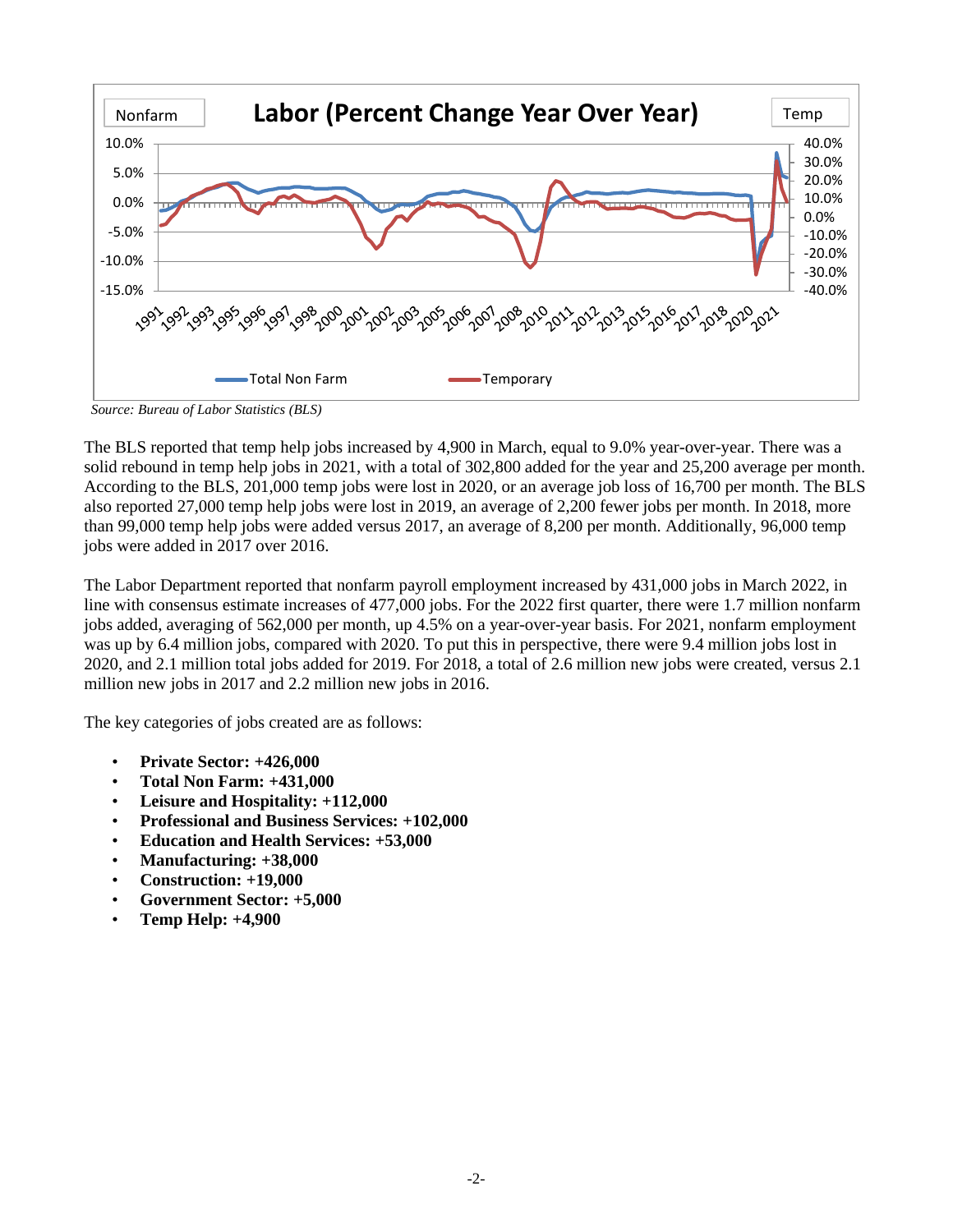

 *Source: Bureau of Labor Statistics (BLS)*

In March 2022, the labor participation rate was unchanged at 62.4%, and it has been in a narrow range of 64.4% to 61.9% since June of 2020. The U3, commonly referred to as the unemployment rate, decreased slightly to 3.6% in March, from 3.8% in February.

As reported by the BLS, the rate of unemployment for workers with college degrees decreased 20 bps in March versus February, to 2.0%, and the unemployment rate for workers with less than a high school education increased 90 bps to 5.2%. The U6 unemployment rate, which tracks those who are unemployed, as well as those who are underemployed and are working part-time for economic reasons, was down 30 bps to 6.9% in March versus February. The U6 rate is considered the rate that most broadly depicts those most affected by the last economic downturn and measures the rate of discouraged workers.

"The temp help employment market improved again in March, and the trend likely will continue," said Greg Palmer, founder and managing director of G. Palmer & Associates, an Orange County, California-based human capital advisory firm that specializes in workforce solutions. "One of the most revealing indicators to watch is the temp help penetration rate, because it measures temp help as a percentage of total employment. In March, the temp penetration rate decreased marginaly by 10 bps from February's all time high, to 2.08% of the total labor market. This as compared to 1.57% pre-pandemic level. The penetration rate cycle last peaked at 2.05% in December 2015 and was at a low of 1.3% in June 2009.



*Source: Bureau of Labor Statistics (BLS)*